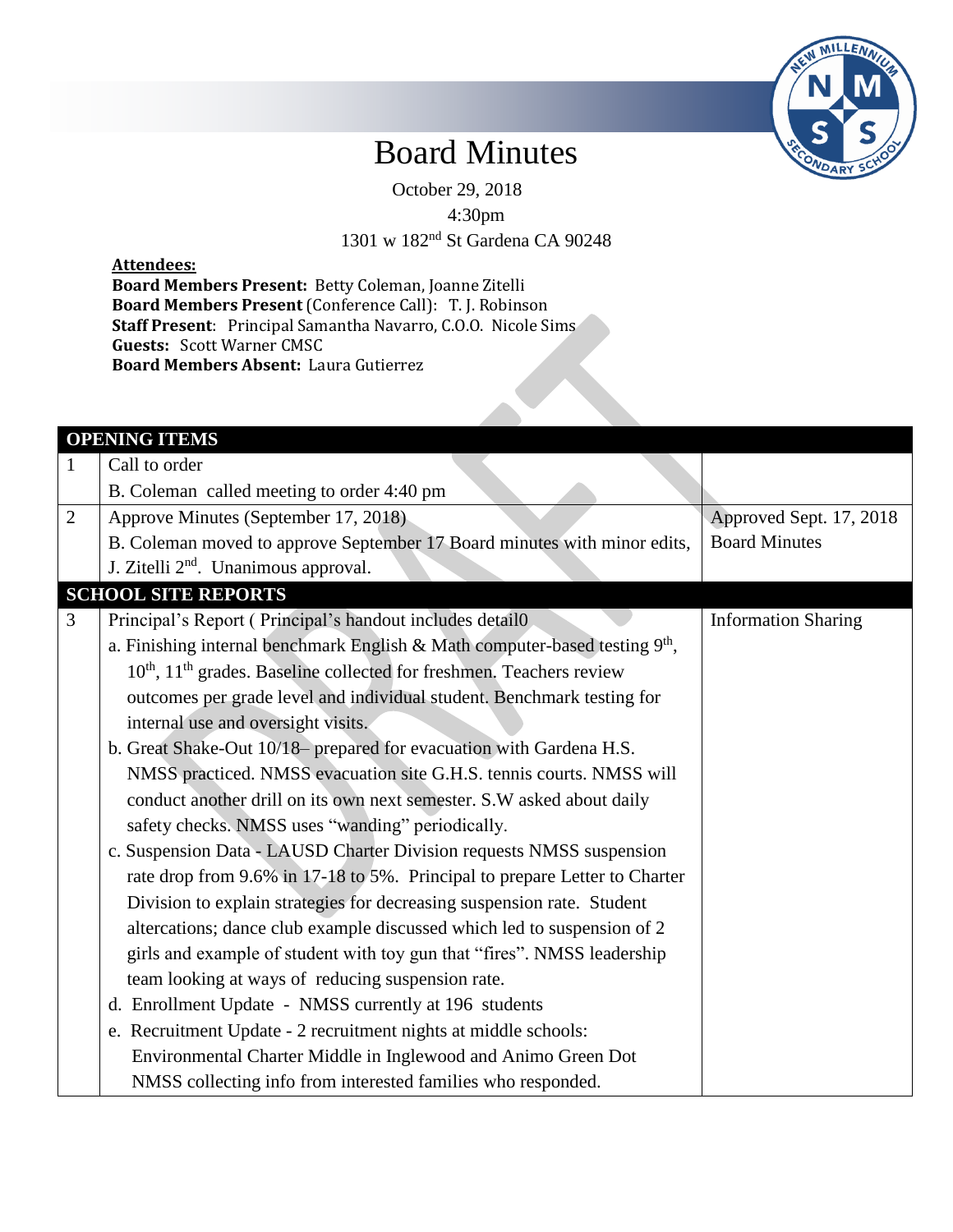|                | f. NMSS principal working with real estate agent for possible properties for      |                          |
|----------------|-----------------------------------------------------------------------------------|--------------------------|
|                | NMSS relocation. Also completed Prop 39 request to stay at present                |                          |
|                | location if needed should this be necessary.                                      |                          |
|                | g. ASB / School Activities - Disneyland trip for 29 ASB students. Leadership      |                          |
|                | training at Disneyland part of experience. College visits for students, e.g.      |                          |
|                | Pepperdine U. last week. Halloween dance after school on Tuesday 10/30.           |                          |
|                | Turkey Bowl upcoming. September balance \$4,100 after all expenses.               |                          |
|                | h. Alumni Group Forming - 3 students from NMSS class of 2012 contacted            |                          |
|                | principal about initiating alumni program. Tentative meeting December.            |                          |
|                | i. Warrior Parent Club – many $9th$ grade parents. Parents expressed that they    |                          |
|                | want to be involved on campus; have positive ideas.                               |                          |
|                | Next meeting 11/7/18 at 6 pm.                                                     |                          |
|                | <b>BUSINESS ITEMS</b>                                                             |                          |
| $\overline{4}$ | AB-699 policy Immigration and Citizenship Status -                                | Vote – Approved NMSS     |
|                | Discussion of intent and wording of NMSS AB-699 policy.                           | AB 699 Policy            |
|                | B. Coleman called for motion to approve. B. Coleman moved,                        |                          |
|                | T. J. Robinson 2 <sup>nd</sup> . T. J. approved; B. Coleman approved; J. Zitelli  |                          |
|                | denied. Motion carried.                                                           |                          |
| 5              | Brown Act Training Date - Discussion of date to hold Brown Act training           | Vote – Approved Brown    |
|                | for all Board members. Future meeting dates considered (Nov 12, Jan 14,           | Act Training date March  |
|                | Mar 11, Apr 8, May 1, Jun17). Mar 11, 2019 Brown Act Training.                    | 11, 2019                 |
|                | B. Coleman called for motion and moved to Brown Act Training on Mar.              |                          |
|                | 11, 2019, J. Zitelli 2. <sup>nd</sup> Unanimous approval                          |                          |
| 6              | Audit Report for June 30, 2018 -                                                  | Vote - Approved NMSS     |
|                | Audit report final for 2017-18 came back with "no findings." Board                | 17-18 Audit Report       |
|                | congratulated N. Sims for her excellent work and "clean' reports.                 |                          |
|                | B. Coleman moved to approve NMSS 17-18 audit report. J.Zitelli 2 <sup>nd.</sup>   |                          |
|                | Unanimous approval.                                                               |                          |
|                | <b>FINANCE</b>                                                                    |                          |
| 7              | <b>Finance Report</b>                                                             | Vote - Approved          |
|                |                                                                                   | <b>Financial Reporst</b> |
|                | Discussion of balance sheet detail, check register, year-to-date actuals reports, |                          |
|                | cash flow/income statement.                                                       |                          |
|                | B. Coleman moved to approve financial reports. B. Coleman approve, J.             |                          |
|                | Zitelli approve, T.J. Robinson ??                                                 |                          |
|                | <b>CLOSING ITEMS</b>                                                              |                          |
| 8              | <b>Public Comment</b>                                                             |                          |
|                | No public comment                                                                 |                          |